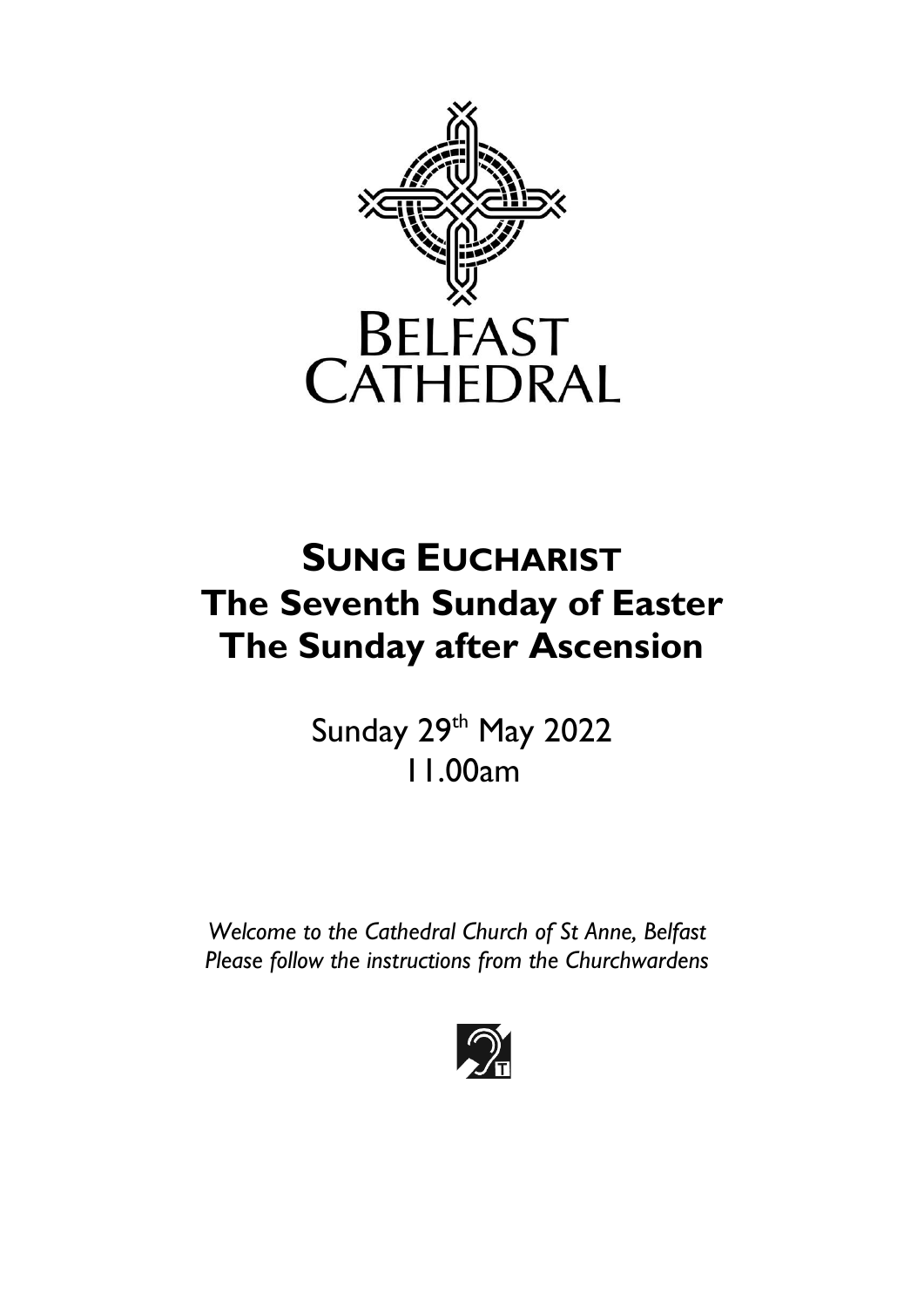# **INSTRUCTIONS FOR RECEIVING HOLY COMMUNION**

With the easing of Covid restrictions, but a need for continued caution, we are making some changes as follows:

While moving through the cathedral and making your way for communion, we ask you to continue to wear face coverings.

However while seated or standing in your seat, you may wish to remove your face covering. We encourage you to join in singing. However, please continue to leave a seat vacant between family groups. Rows are currently at 0.75m apart.

Baptised members of Christian churches are welcome to join in this Eucharist.

It is the Lord's table and this invitation is given in his name.

The Eucharist will be celebrated and distributed in accordance with Covid precautions as laid down by the Church of Ireland.

If you wish to receive communion, please move to the Quire Steps when directed by the cathedral wardens. Those seated on the North (left) side of the Nave will move first, then those seated on the South (right) side afterwards.

We have resumed distribution of Communion in both kinds. The wine will be in individual cups. When you approach the clergy you will receive the wafer bread, which you should consume immediately. There are tables on the north and south aisles where you will receive the wine. Please approach the table on the side on which you are seated. Empty cups should be placed in the basin provided.

Seating is by alternate rows. Please keep 1m social distance at all times and continue wearing your face covering until you return to your seat.

Please indicate if you require a gluten-free wafer, or if you require Communion to be brought to your seat.

If you wish to receive a blessing only, please indicate by crossing your arms across your chest.

## **Post-service Refreshments**

Once you are guided by the cathedral wardens, you may wish to collect coffee or tea from the West End of the Cathedral.

PLEASE DO NOT CONGREGATE AROUND THE SERVING TABLES.

*Please do not make video recordings or take photographs during the service*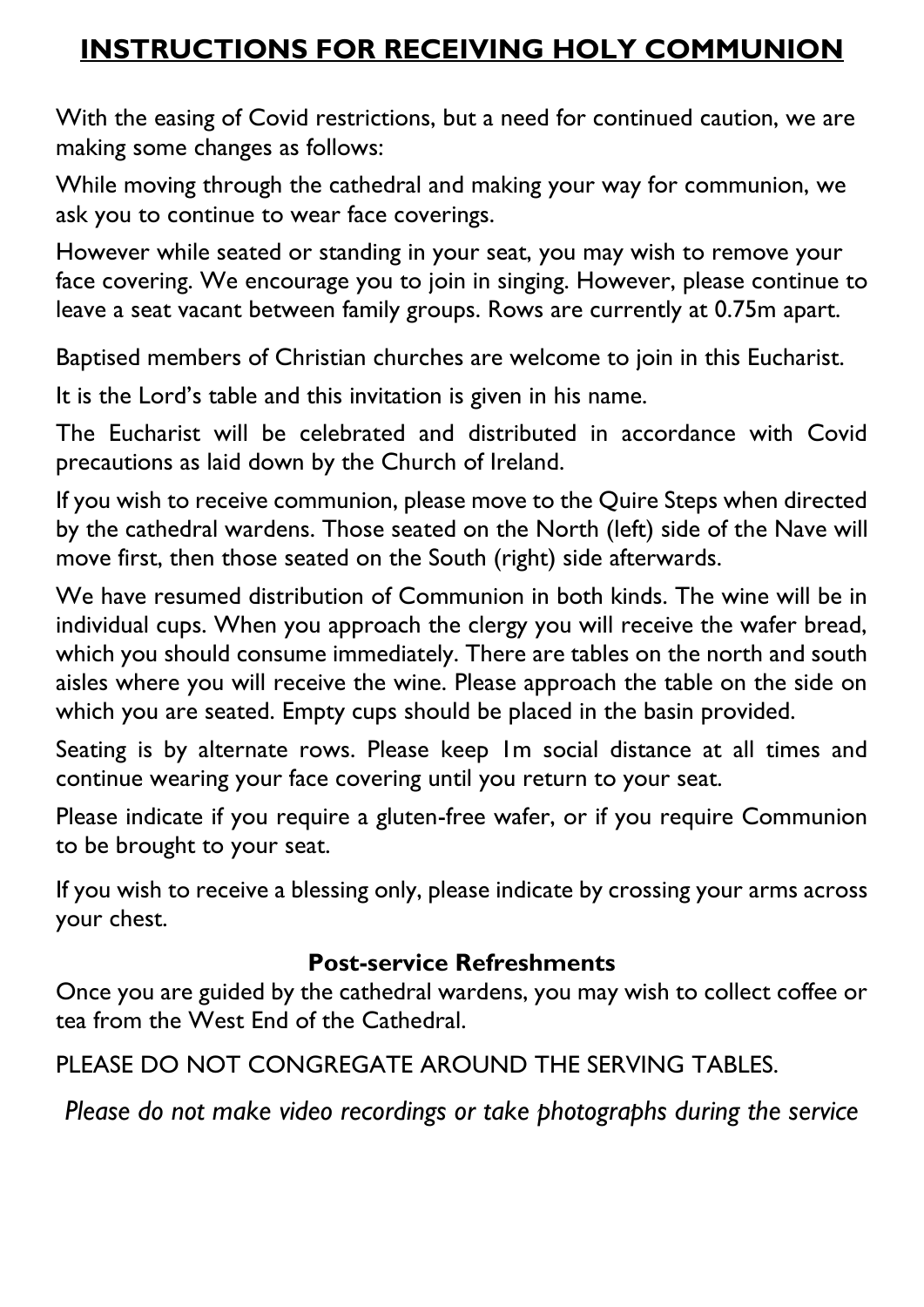**Organ Prelude:** Präludium D-dur, BWV 532, i *J.S. Bach (1685-1750)*

**THE GATHERING OF GOD'S PEOPLE**

*Please stand to sing* **HYMN 509:**



**Your kingdom come, O God; your rule, O Christ, begin; break with your iron rod the tyrannies of sin.**

**Where is your reign of peace and purity and love? When shall all hatred cease as in the realms above?**

**When comes the promised time, the end of strife and war; when lust, oppression, crime and greed shall be no more?**

**O Lord our God, arise and come in your great might! Revive our longing eyes which languish for your sight.**

**On lands both near and far thick darkness gathers yet: arise, O Morning Star, arise and never set!**

> *Words: Lewis Hensley (1824-1905) Tune NEH 499: ST CECILIA, Leighton George Hayne (1836-83)*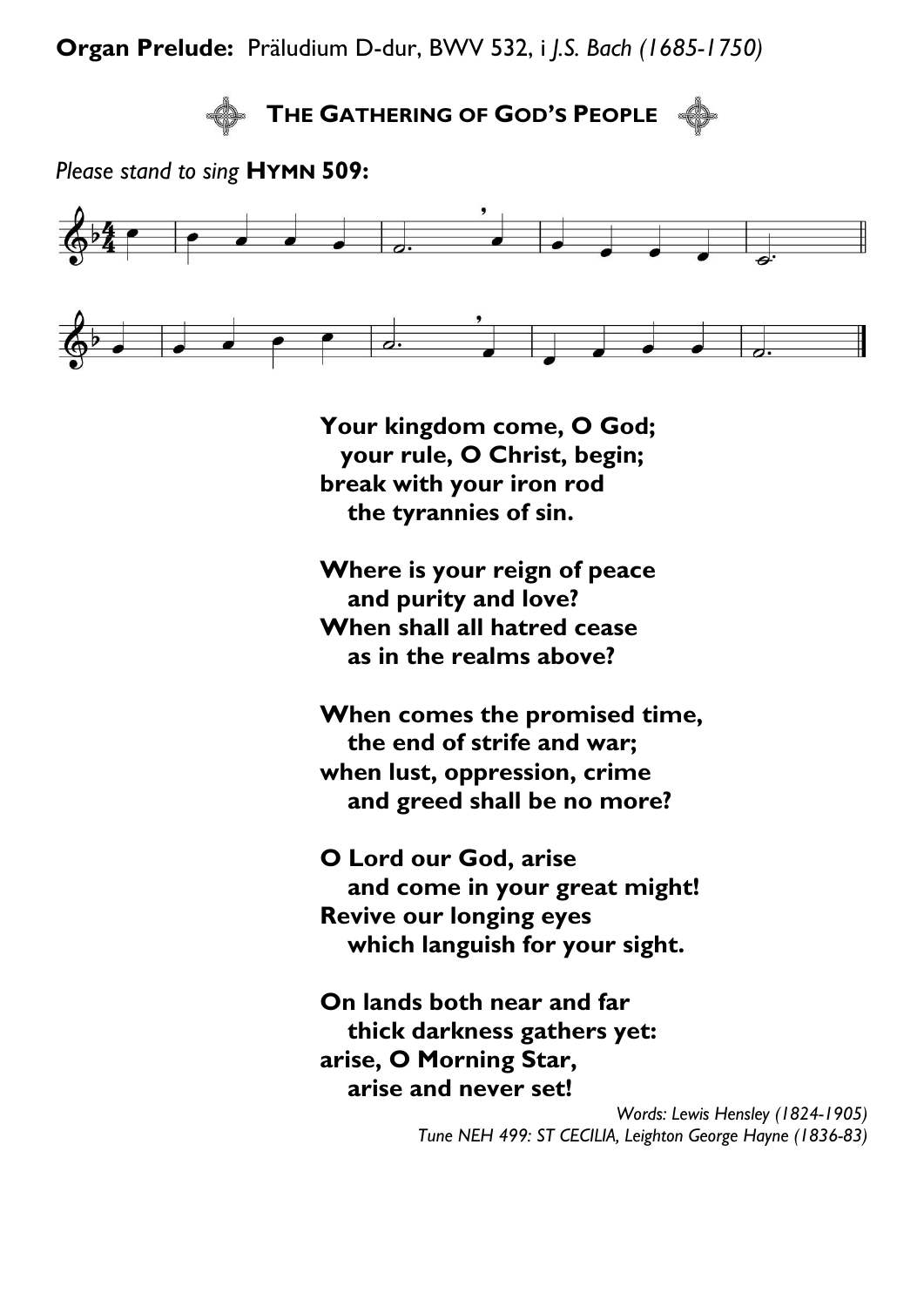#### *Please remain standing for* **THE ASCENSION GREETING**

Our God has gone up with shouts of praise **The Lord with the sound of a trumpet.** *Psalm 47:5*

Blessed be the God and Father of our Lord Jesus Christ! By his great mercy he has given us a new birth into a living hope through the resurrection of Jesus Christ from the dead. *1 Peter 1:3*

## **THE COLLECT FOR PURITY**

Almighty God, **to whom all hearts are open, all desires known, and from whom no secrets are hidden; cleanse the thoughts of our hearts by the inspiration of your Holy Spirit, that we may perfectly love you, and worthily magnify your holy name; through Christ our Lord. Amen.**

#### **PENITENCE**

Hear what our Lord Jesus Christ says: You shall love the Lord your God with all your heart and with all your soul and with all your mind. This is the first and great commandment. And the second is like it. You shall love your neighbour as yourself. On these two commandments depend all the law and the prophets.

#### **Lord, have mercy on us, and write these your laws in our hearts.**

God so loved the world that he gave his only Son Jesus Christ, to save us from our sins, to intercede for us in heaven, and to bring us to eternal life. Let us then confess our sins in penitence and faith, firmly resolved to keep God's commandments and to live in love and peace:

Almighty God, **our heavenly Father, we have sinned in thought and word and deed, and in what we have left undone. We are truly sorry and we humbly repent. For the sake of your Son, Jesus Christ, have mercy on us and forgive us, that we may walk in newness of life to the glory of your name. Amen.**

Almighty God, who forgives all who truly repent, have mercy on you, pardon and deliver you from all your sins, confirm and strengthen you in all goodness, and keep you in eternal life, through Jesus Christ our Lord. Amen.

#### *Please stand whilst the cantor sings the* **GLORIA IN EXCELSIS**:

Gloria in excelsis Deo et in terra pax hominibus bonae voluntatis. Laudamus te, benedicimus te, adoramus te, glorificamus te, gratias agimus tibi propter magnum gloriam tuam,

*Glory to God in the highest, and on earth peace to people of goodwill. We praise you, we bless you, we adore you, we glorify you, we give you thanks for your great glory,*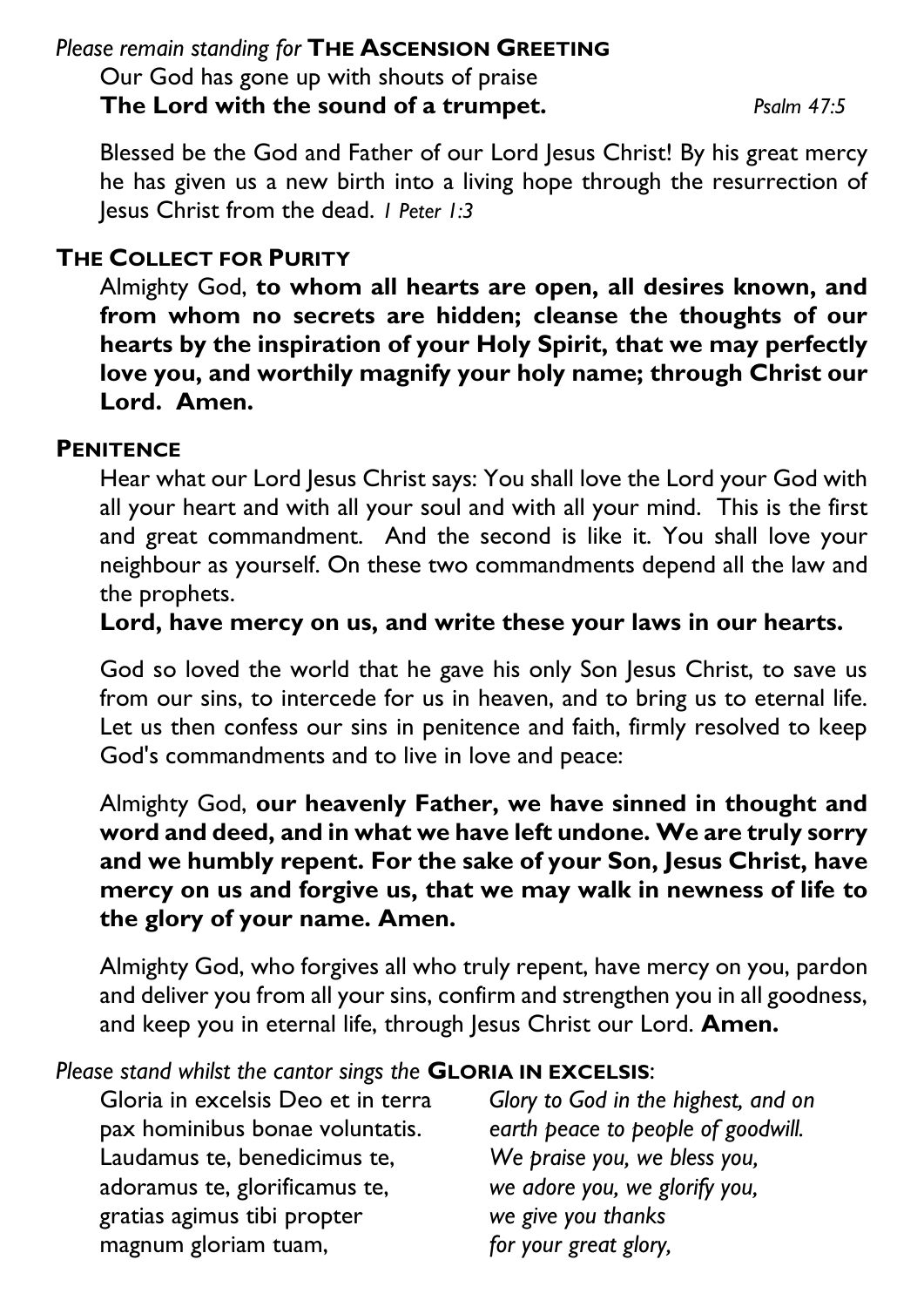Domine Deus, Rex caelestis, Deus Pater omnipotens. Domine Fili Unigenite, Iesu Christe, Domine Deus, Agnus Dei, Filius Patris, qui tollis peccata mundi, miserere nobis; qui tollis peccata mundi, suscipe deprecationem nostrum. Qui sedes ad dexteram Patris, miserere nobis. Quoniam tu solus Sanctus, tu solus Dominus, tu solus Altissimus, Iesu Christe, cum Sancto Spiritu: in gloria Dei Patris. Amen.

*Lord God, heavenly King, O God, almighty Father. Lord Jesus Christ, only begotten Son, Lord God, Lamb of God, Son of the Father, you take away the sins of the world, have mercy on us; you take away the sins of the world, receive our prayer. You are seated at the right hand of the Father, have mercy on us. For you alone are the Holy One, you alone are the Lord, you alone are the Most High, Jesus Christ, with the Holy Spirit, in the glory of God the Father. Amen.*

*Setting: Giovanni Pierluigi da Palestrina (c.1525-94) Missa Brevis*

#### **THE COLLECT OF THE DAY**

O God the King of Glory, you have exalted your only Son Jesus Christ with great triumph to your kingdom in heaven:

Mercifully give us faith to know that, as he promised, he abides with us on earth to the end of time; who is alive and reigns with you and the Holy Spirit, one God, now and for ever. **Amen.**



#### **PROCLAIMING AND RECEIVING THE WORD**

#### *Please sit for the* **FIRST READING**: Acts 16:25-34

About midnight Paul and Silas were praying and singing hymns to God, and the prisoners were listening to them. Suddenly there was an earthquake, so violent that the foundations of the prison were shaken; and immediately all the doors were opened and everyone's chains were unfastened. When the jailer woke up and saw the prison doors wide open, he drew his sword and was about to kill himself, since he supposed that the prisoners had escaped. But Paul shouted in a loud voice, 'Do not harm yourself, for we are all here.' The jailer called for lights, and rushing in, he fell down trembling before Paul and Silas. Then he brought them outside and said, 'Sirs, what must I do to be saved?'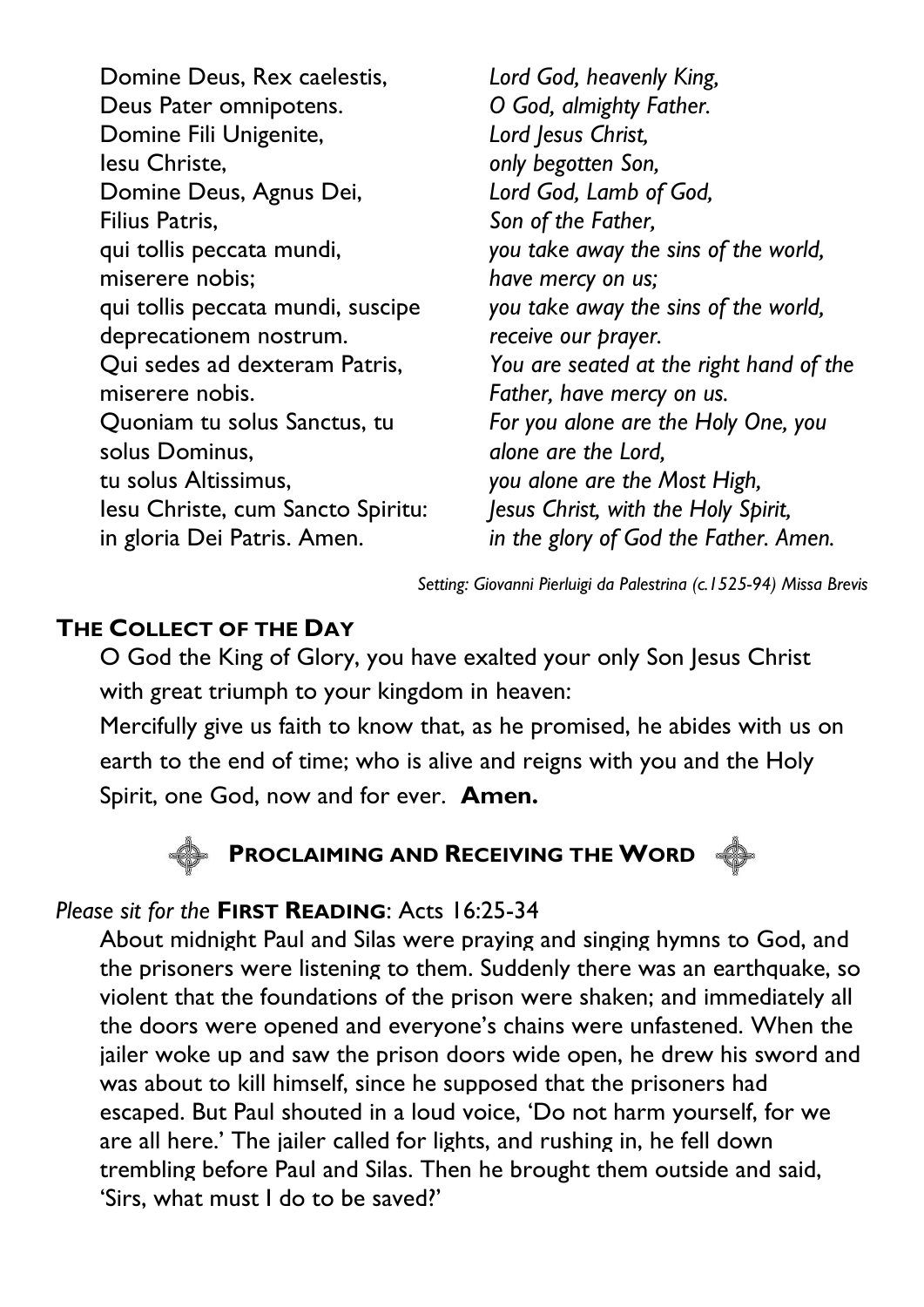They answered, 'Believe on the Lord Jesus, and you will be saved, you and your household.' They spoke the word of the Lord to him and to all who were in his house.

At the same hour of the night he took them and washed their wounds; then he and his entire family were baptized without delay. He brought them up into the house and set food before them; and he and his entire household rejoiced that he had become a believer in God.

This is the word of the Lord.

## **Thanks be to God.**

*Please remain seated as the choir sings* **PSALM 97:** The Lord is King, the earth may be glad thereof: yea, the multitude of the isles may be glad thereof. Clouds and darkness are round about him: righteousness and judgement are the habitation of his seat. There shall go a fire before him: and burn up his enemies on every side. His lightnings gave shine unto the world: the earth saw it, and was afraid. The hills melted like wax at the presence of the Lord: at the presence of the Lord of the whole earth. The heavens have declared his righteousness: and all the people have seen his glory. Confounded be all they that worship carved images, and that delight in vain gods: worship him, all ye gods. Sion heard of it, and rejoiced: and the daughters of Judah were glad, because of thy judgements, O Lord. For thou, Lord, art higher than all that are in the earth: thou art exalted far above all gods. O ye that love the Lord, see that ye hate the thing which is evil: the Lord preserveth the souls of his saints; he shall deliver them from the hand of the ungodly. There is sprung up a light for the righteous: and joyful gladness for such as are true-hearted. Rejoice in the Lord, ye righteous: and give thanks for a remembrance of his holiness. *Please stand for the* **GLORIA:** Glory be to the Father, and to the Son: and to the Holy Ghost. As it was in the beginning, is now, and ever shall be: world without end. Amen. *Tone V*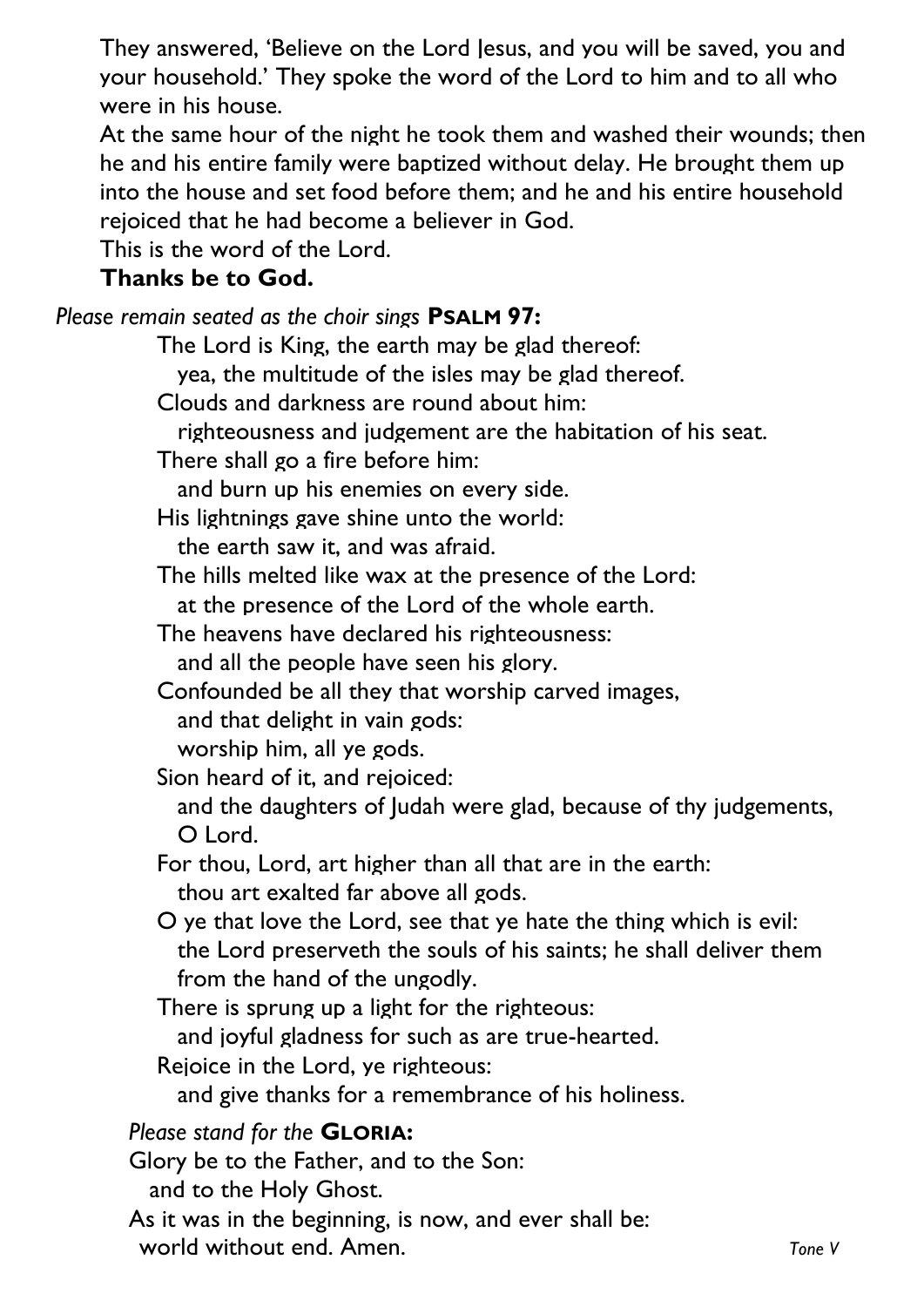

I will not leave you orphaned, says the Lord: I am coming to you. *John 14:18*

## *Please remain standing for the* **GOSPEL READING**: John 17:20-26

Hear the Gospel of our Lord Jesus Christ, according to John.



'I ask not only on behalf of these, but also on behalf of those who will believe in me through their word, that they may all be one. As you, Father, are in me and I am in you, may they also be in us, so that the world may believe that you have sent me. The glory that you have given me I have given them, so that they may be one, as we are one, I in them and you in me, that they may become completely one, so that the world may know that you have sent me and have loved them even as you have loved me. Father, I desire that those also, whom you have given me, may be with me where I am, to see my glory, which you have given me because you loved me before the foundation of the world.

'Righteous Father, the world does not know you, but I know you; and these know that you have sent me. I made your name known to them, and I will make it known, so that the love with which you have loved me may be in them, and I in them.'

This is the Gospel of the Lord.



*Please sit for the* **SERMON** *by Melanie Sloan (Student Intern CITI)*

*Please stand and face east for the* **NICENE CREED**:

We believe in one God, **the Father, the Almighty, maker of heaven and earth, of all that is, seen and unseen.**

**We believe in one Lord, Jesus Christ, the only Son of God, eternally begotten of the Father, God from God, Light from Light,**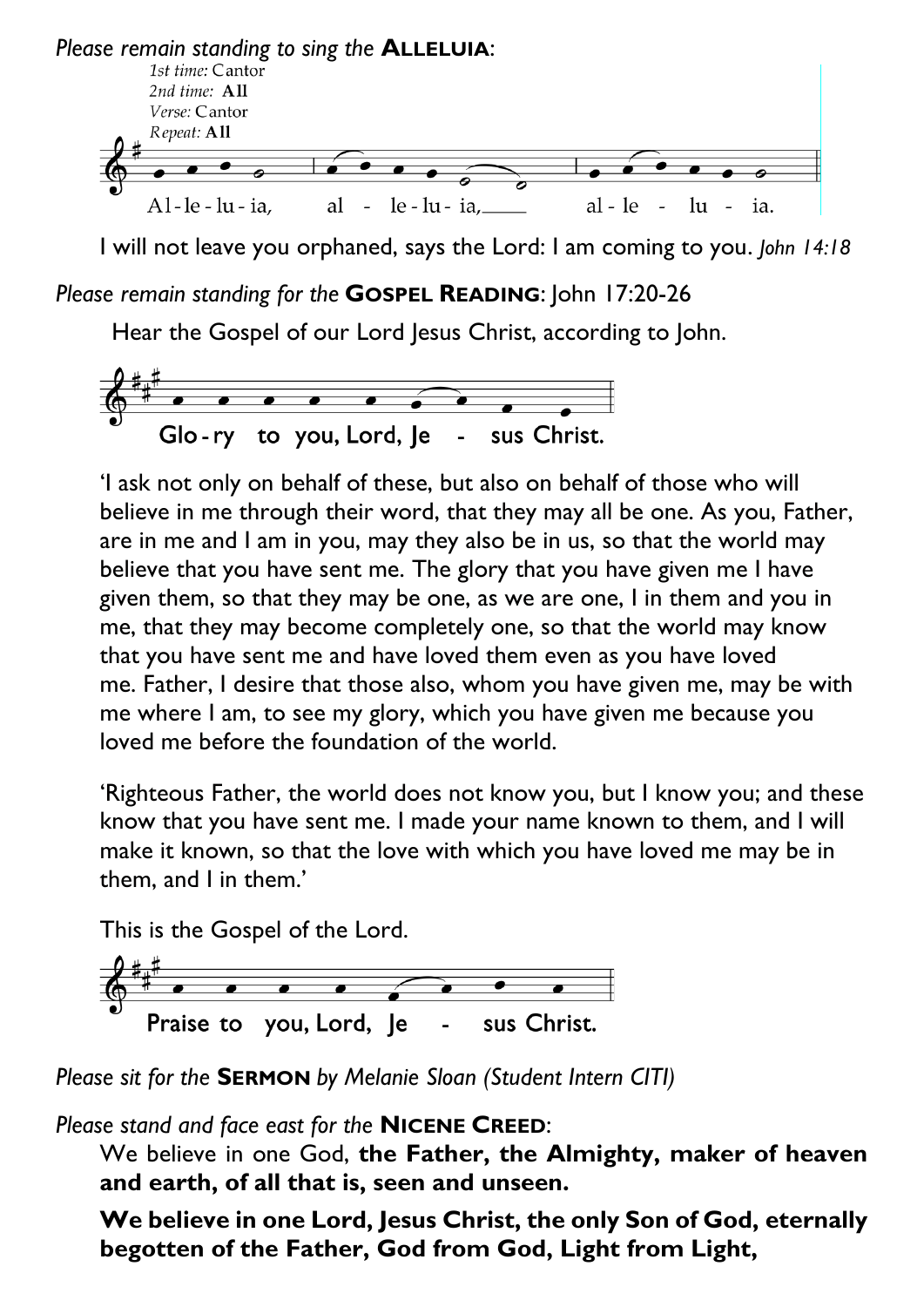**true God from true God, begotten, not made, of one Being with the Father. Through him all things were made. For us and for our salvation he came down from heaven, was incarnate by the Holy Spirit of the Virgin Mary, and was made man. For our sake he was crucified under Pontius Pilate; he suffered death and was buried. On the third day he rose again in accordance with the Scriptures; he ascended into heaven and is seated at the right hand of the Father. He will come again in glory to judge the living and the dead, and his kingdom will have no end.**

**We believe in the Holy Spirit, the Lord, the giver of life, who proceeds from the Father and the Son, who with the Father and the Son is worshipped and glorified, who has spoken through the prophets. We believe in one holy catholic and apostolic Church. We acknowledge one baptism for the forgiveness of sins.**

**We look for the resurrection of the dead, and the life of the world to come. Amen.**



**EXAMPLE PRAYERS OF THE PEOPLE** 

*Please kneel or sit:*

Almighty Father, who through your great love raised your Son into glory, help us to know that we are not alone, to know that we dwell in you and you in us, to know that the ascended Lord is with us always, and that your Spirit comes to guide and strengthen us.

Mighty God, as we come before your glory, fill us with your Spirit, renew our vision, restore our faith, refresh your church.

O Lord, we pray that your church in every place may wait upon you and show the gifts of the Spirit in everyday lives.

We pray especially for those who are losing their vision of God, all who have lost their faith in Christ and any who are without hope Lord, in your mercy **hear our prayer.**

We pray for the leaders of the nations and those with authority in our land, that they may serve only with integrity and justice, that they may recognise that their gifts and authority come only from you.

We pray for peace across this world, and especially in Ukraine, for an end to gun violence in many nations, and for that day when this world will become the kingdom of Christ on earth.

Lord in your mercy **hear our prayer**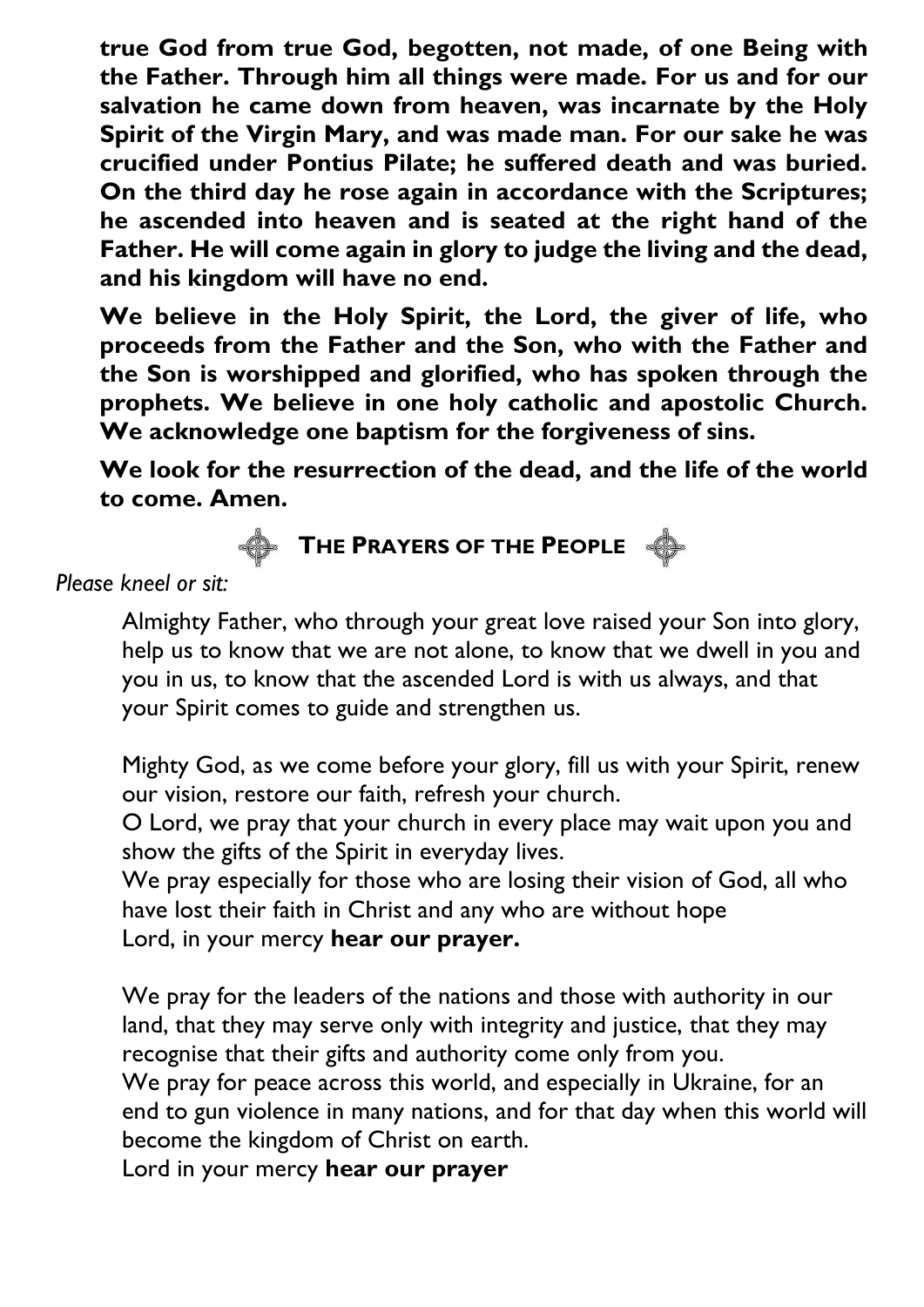O Lord, we pray that our homes may be places where we learn to wait on you, watching carefully for those we live amongst. As you give us gifts, so may we share them freely with others, that we grow more gracious and giving in all that we say and do. Lord in your mercy **hear our prayer.**

O Lord, may the glory of your presence transform lives that feel dull or drab. We bring to you all who are broken or discouraged, and all who live with depression or despair. We pray that each may know your uplifting hope and transforming joy. And for all who are struggling, ill or weary, may they know your strength beyond their own. Lord in your mercy **hear our prayer.**

We give you thanks that when we face death, we are held in hope. We remember before you all who have passed through death and who now rejoice in life eternal.

Merciful Father, **accept these our prayers for the sake of your Son, our Saviour Jesus Christ. Amen.**

#### **THE PRAYER OF HUMBLE ACCESS**

We do not presume **to come to this your table, merciful Lord, trusting in our own righteousness but in your manifold and great mercies.**

**We are not worthy so much as to gather up the crumbs under your table. But you are the same Lord, whose nature is always to have mercy. Grant us, therefore, gracious Lord, so to eat the flesh of your dear Son Jesus Christ, and to drink his blood, that our sinful bodies may be made clean by his body, and our souls washed through his most precious blood, and that we may evermore dwell in him and he in us. Amen.**

#### *Please stand for* **THE PEACE**

Jesus said, Peace I leave with you; my peace I give to you. I do not give to you as the world gives. *John 14:27,28* 

The peace of the Lord be always with you **and also with you.**

**CELEBRATING AT THE LORD'S TABLE**

*Please remain standing to sing* **HYMN 398\*:**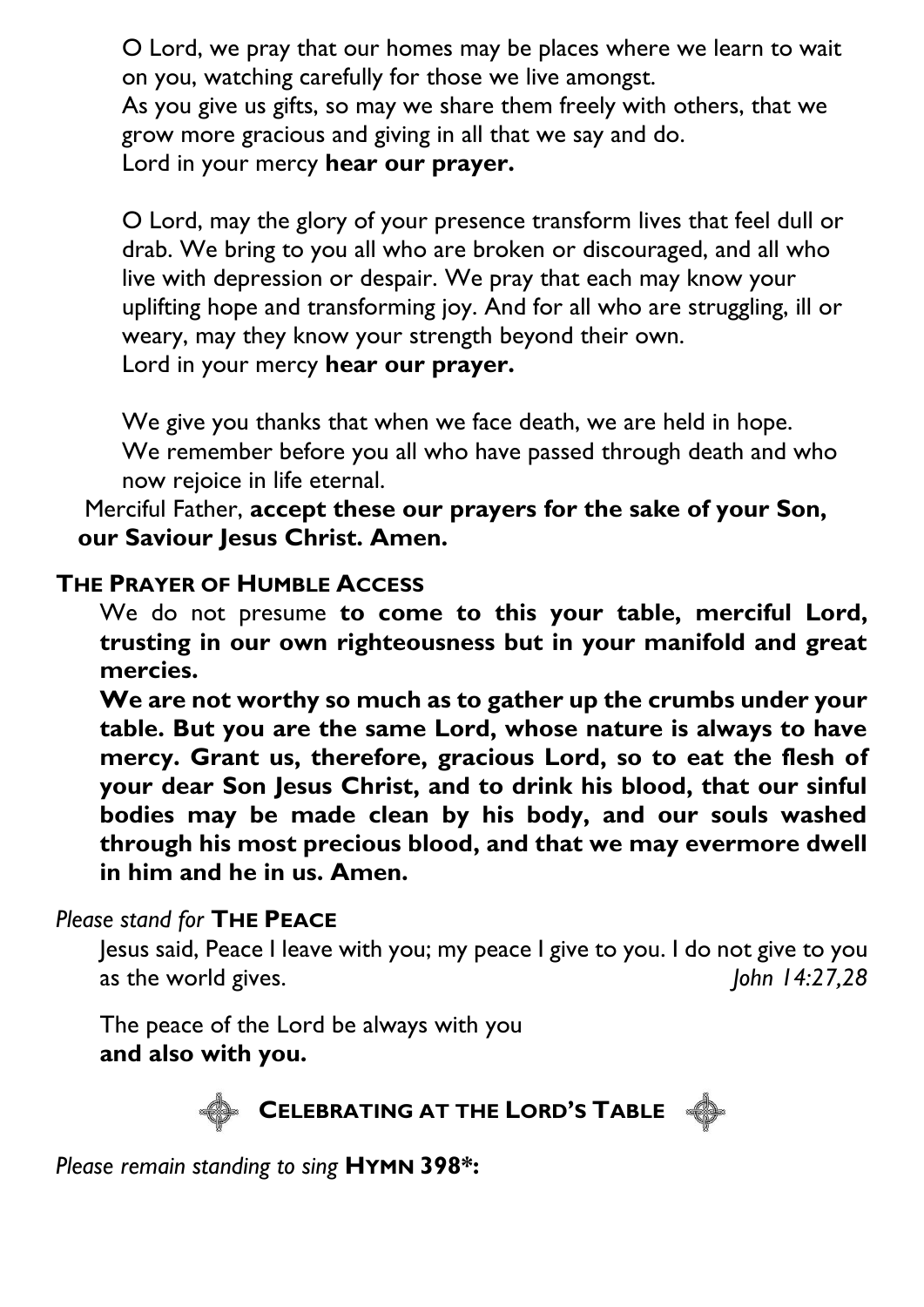





**Alleluia! sing to Jesus, his the sceptre, his the throne; alleluia! his the triumph, his the victory alone: hark the songs of holy Zion thunder like a mighty flood; Jesus, out of every nation, hath redeemed us by his blood. Alleluia! not as orphans are we left in sorrow now; alleluia, he is near us, faith believes, nor questions how; though the cloud from sight received him when the forty days were o'er, shall our hearts forget his promise, 'I am with you evermore'? Alleluia! bread of heaven, thou on earth our food, our stay; alleluia! here the sinful flee to thee from day to day;**

**intercessor, friend of sinners, earth's Redeemer, plead for me, where the songs of all the sinless sweep across the crystal sea.**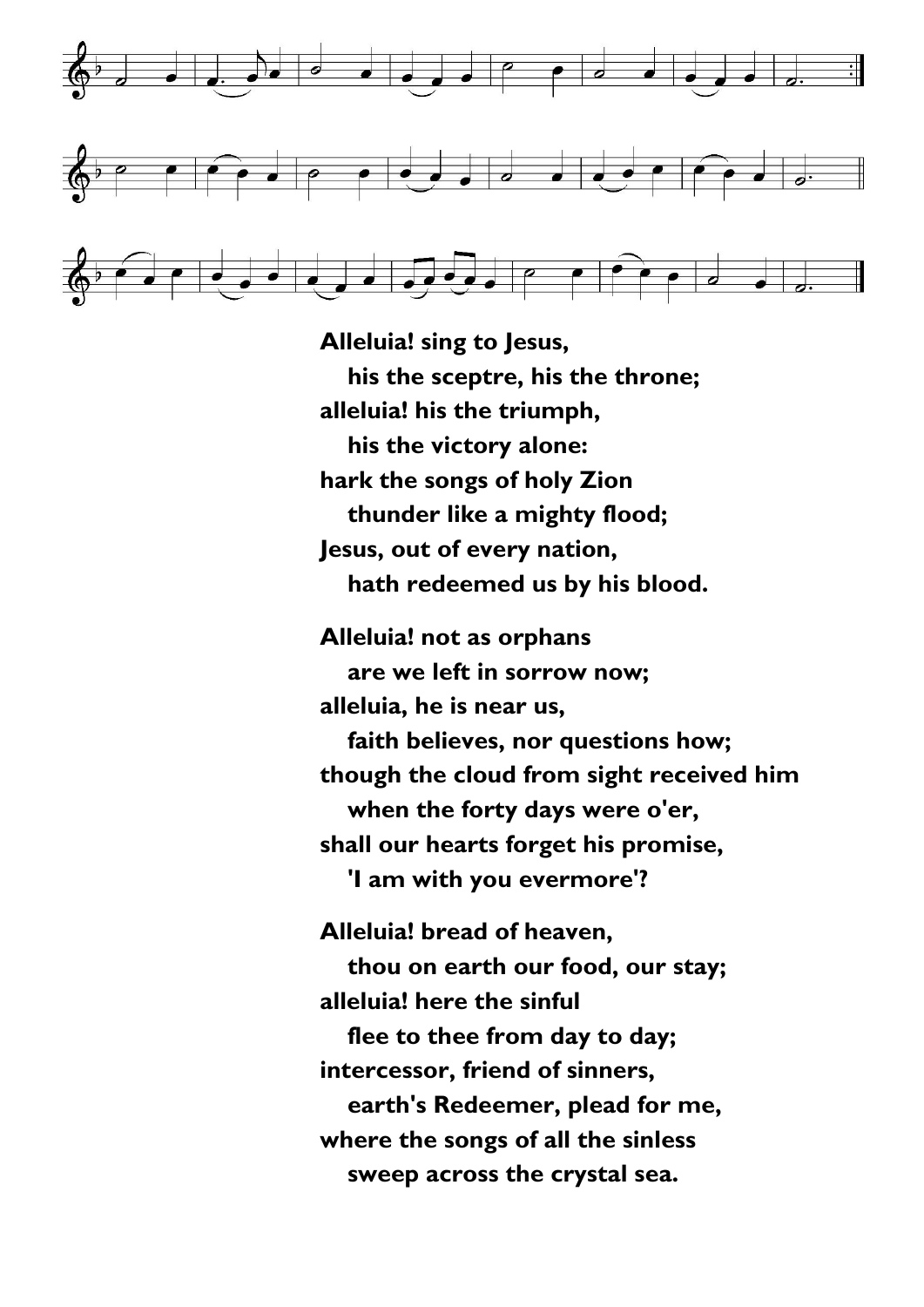**Alleluia! King eternal, thee the Lord of lords we own; alleluia! born of Mary, earth thy footstool, heaven thy throne: thou within the veil hast entered, robed in flesh, our great high priest; here proclaimed as priest and victim in the Eucharistic feast.**

*Words: W. Chatterton Dix (1837-98) based on Acts 1:3-11 Tune NEH 271: HYFRYDOL Melody by Rowland Hugh Pritchard (1811-87)*

*Please remain standing*

How can I repay the Lord for all the benefits he has given to me? I will lift up the cup of salvation and call upon the name of the Lord. I will fulfil my vows to the Lord in the presence of all his people.

*Psalm 116:12-14*

#### **THE TAKING OF THE BREAD AND WINE** Christ our passover has been sacrificed for us **therefore let us celebrate the feast.**



Let us give thanks to the Lord our God. It is right to give our thanks and praise.

Father, almighty and everliving God, at all times and in all places it is right to give you thanks and praise:

Through Jesus Christ our Lord, who after he had risen from the dead ascended into heaven, where he is seated at your right hand to intercede for us and to prepare a place for us in glory:

And so with all your people, with angels and archangels, and with all the company of heaven, we proclaim your great and glorious name, for ever praising you and saying: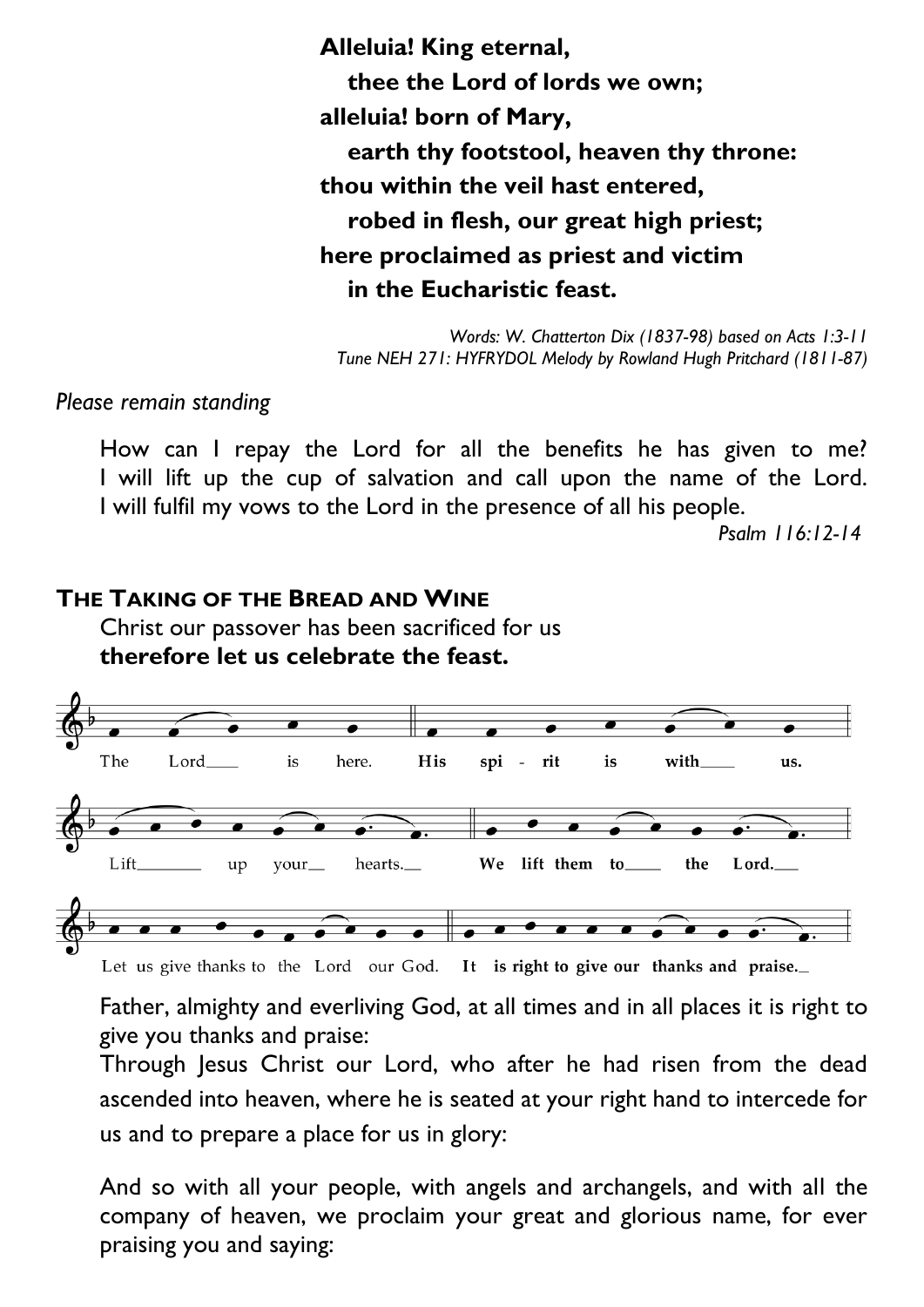### *The cantor sings the* **SANCTUS** *and* **BENEDICTUS:**

| Sanctus, Sanctus, Sanctus | Holy, Holy, Holy             |
|---------------------------|------------------------------|
| Dominus Deus Sabaoth.     | Lord God of Hosts.           |
| Pleni sunt caeli et terra | Heaven and earth are full of |
| gloria tua.               | your glory.                  |
| Hosanna in excelsis.      | Hosanna in the highest.      |
| Benedictus qui venit      | Blessed is he who comes      |
| in nomine Domini.         | in the name of the Lord.     |
| Hosanna in excelsis       | Hosanna in the highest.      |
|                           |                              |

*Setting: Giovanni Pierluigi da Palestrina (c.1525-94) Missa Brevis*

Blessed are you, Father, the creator and sustainer of all things; you made us in your own image, male and female you created us; even when we turned away from you, you never ceased to care for us, but in your love and mercy you freed us from the slavery of sin, giving your only begotten Son to become man and suffer death on the cross to redeem us; he made there the one complete and all-sufficient sacrifice for the sins of the whole world: he instituted, and in his holy Gospel commanded us to continue, a perpetual memory of his precious death until he comes again:

On the night that he was betrayed he took bread; and when he had given thanks to you, he broke it, and gave it to his disciples, saying, Take, eat, this is my body which is given for you. Do this in remembrance of me.

In the same way, after supper he took the cup; and when he had given thanks to you, he gave it to them, saying, Drink this, all of you, for this is my blood of the new covenant which is shed for you and for many for the forgiveness of sins. Do this, as often as you drink it, in remembrance of me.

Therefore, Father, with this bread and this cup we do as Christ your Son commanded: **we remember his passion and death, we celebrate his resurrection and ascension, and we look for the coming of his kingdom.**

**Accept through him, our great high priest, this our sacrifice of praise and thanksgiving; and as we eat and drink these holy gifts, grant by the power of the life-giving Spirit that we may be made one in your holy Church and partakers of the body and blood of your Son, that he may dwell in us and we in him:**

**Through the same Jesus Christ our Lord, by whom, and with whom, and in whom, in the unity of the Holy Spirit, all honour and glory are yours, Almighty Father, for ever and ever. Amen.**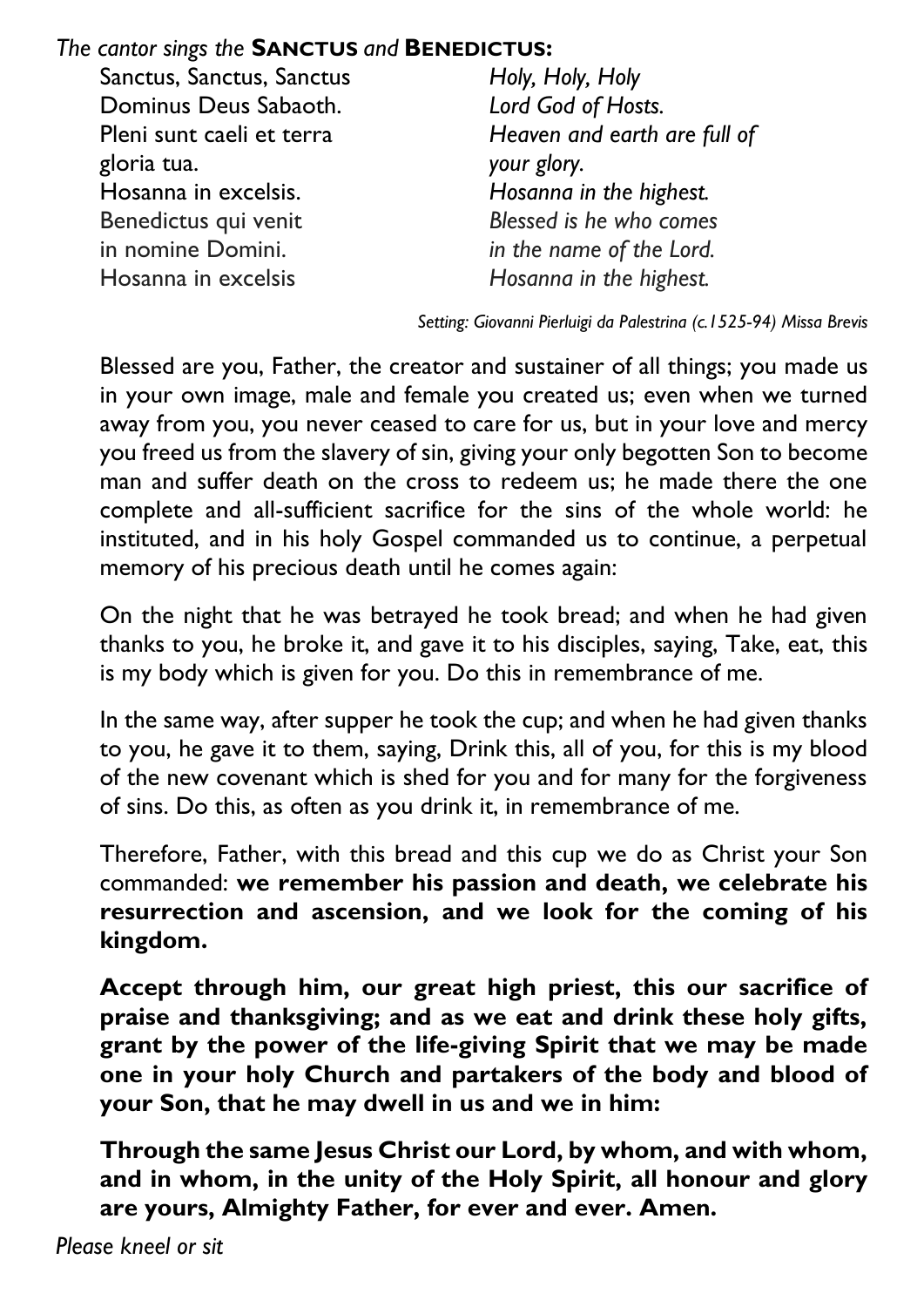## **THE LORD'S PRAYER**

As our Saviour Christ has taught us, we are bold to say:

**Our Father, who art in heaven, hallowed be thy Name, thy kingdom come, thy will be done, on earth as it is in heaven. Give us this day our daily bread. And forgive us our trespasses, as we forgive those who trespass against us. And lead us not into temptation, but deliver us from evil. For thine is the kingdom, the power and the glory, for ever and ever. Amen.**

#### **THE BREAKING OF THE BREAD**

The bread which we break is a sharing in the body of Christ. **We being many are one body, for we all share in the one bread.**

The gifts of God for the people of God.

**Jesus Christ is holy, Jesus Christ is Lord, to the glory of God the Father.**

#### *Please sit whilst the cantor sings the* **AGNUS DEI**:

| Agnus Dei, qui tollis peccata | Lamb of God, you take away the sins of |
|-------------------------------|----------------------------------------|
| mundi, miserere nobis.        | the world, have mercy on us.           |
| Agnus Dei, qui tollis peccata | Lamb of God, you take away the sins of |
| mundi, miserere nobis.        | the world, have mercy on us.           |
| Agnus Dei, qui tollis peccata | Lamb of God, you take away the sins of |
| mundi, dona nobis pacem.      | the world, grant us peace.             |

*Setting: Giovanni Pierluigi da Palestrina (c.1525-94) Missa Brevis*

## **THE COMMUNION**

*Please observe the guidance of the Church Wardens and follow the directions as printed at the beginning of this order of service*

**Organ music** *during communion: Heut triumphieret Gottes sohn, BWV 630 J.S. Bach (1685-1750)*

## **MOTET**

O sacrum convivium, in quo Christus sumitur; recolitur memoria passionis ejus; mens impletur gratia; et futurae gloriae nobis pignus dator. (Alleluia)

*O sacred banquet, wherein Christ is received; The memorial of his passion is renewed; The soul is filled with grace; And a pledge of future glory is given to us. (Alleluia)*

*William Byrd (c. 1540-1623)*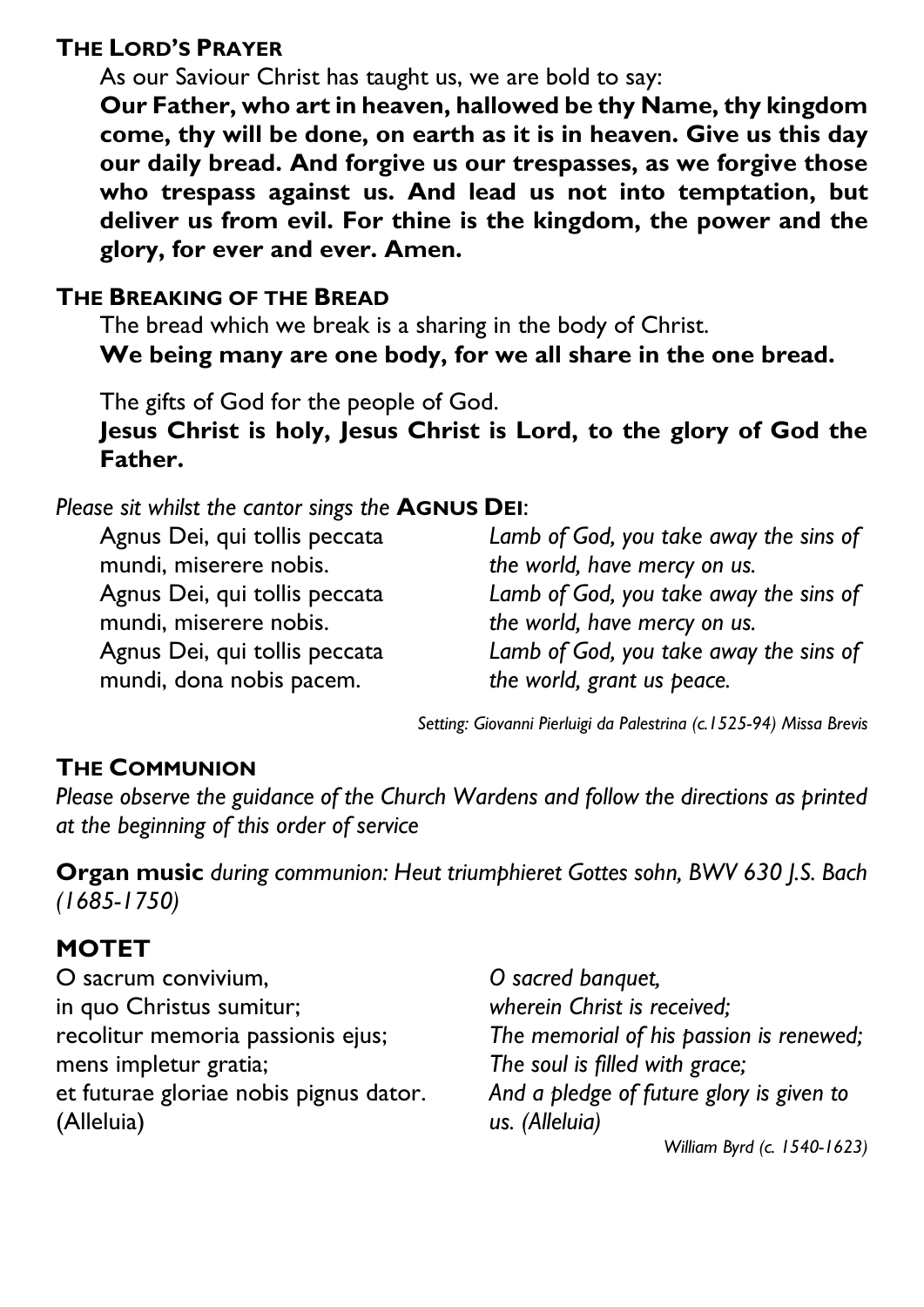## **THE GREAT SILENCE**

*When all have received communion, the presiding minster, other ministers and people keep silence for reflection*



 $\iff$  **GOING OUT AS GOD'S PEOPLE** 

## **PRAYER AFTER COMMUNION**

Eternal Giver of love and power, your Son Jesus Christ has sent us into all the world to preach the gospel of his kingdom. Confirm us in this mission, and help us to live the good news we proclaim; through Jesus Christ our Lord. **Amen.**

Almighty God, **we thank you for feeding us with the spiritual food of the body and blood of your Son Jesus Christ. Through him we offer you our souls and bodies to be a living sacrifice. Send us out in the power of your Spirit to live and work to your praise and glory. Amen.**

*Please stand to sing* **HYMN 97\*:**





Jesus shall reign where'er the sun does his successive journeys run; his kingdom stretch from shore to shore, till moons shall wax and wane no more.

To him shall endless prayer be made, and praises throng to crown his head; his name, like incense, shall arise with every morning sacrifice.

Let all creation rise and bring peculiar honours to our King; angels descend with songs again, and earth repeat the long Amen. *Words: Isaac Watts (1674-1748) based on Psalm 72:12-19 Tune: NEH 388 TRURO Melody from Thomas Williams' Psalmodia Evangelica (London, 1789)*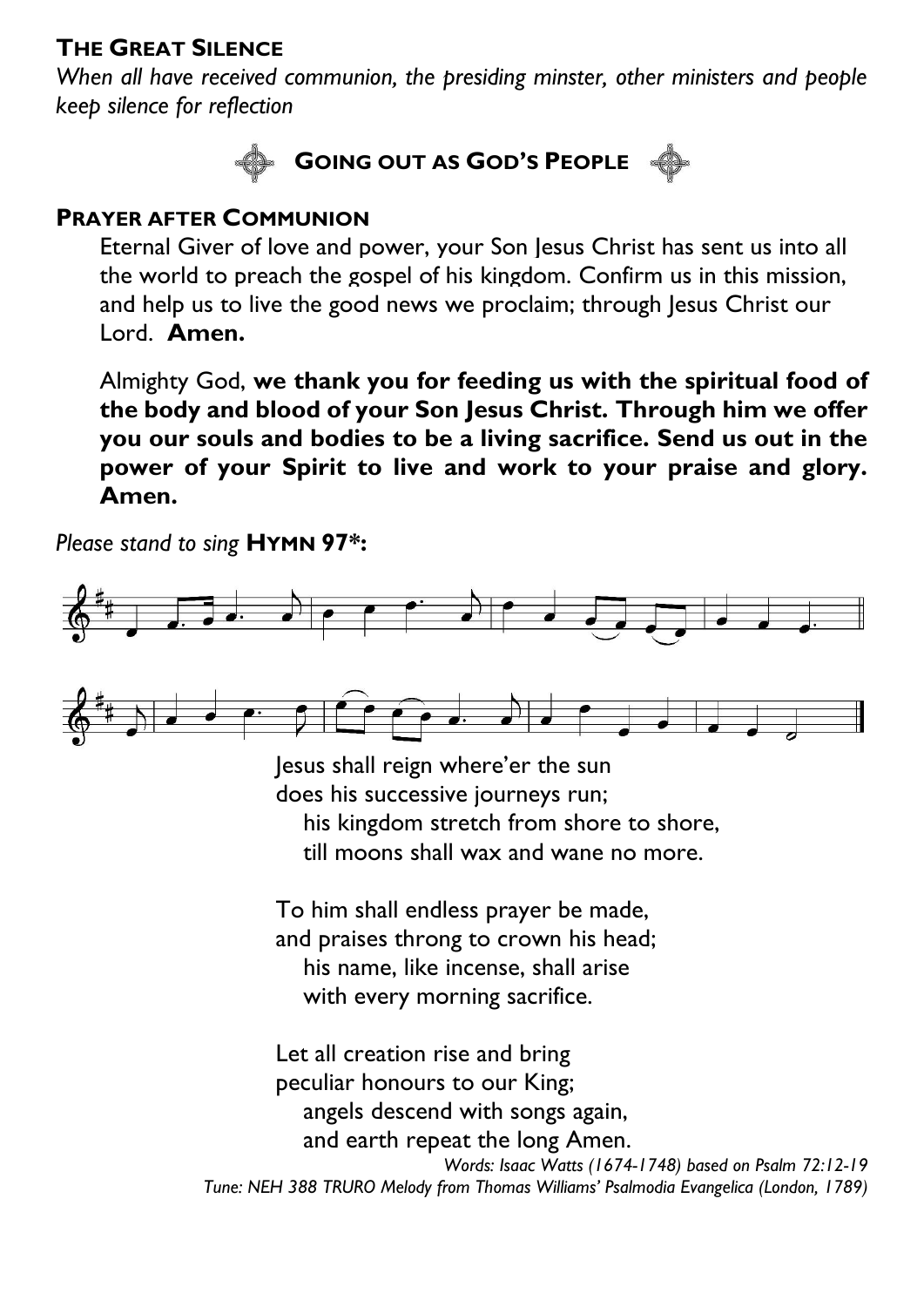## **THE BLESSING**

Christ our exalted King pour on you his abundant gifts make you faithful and strong to do his will that you may reign with him in glory: and the blessing of God almighty, the Father, the Son and the Holy Spirit, be with you and remain with you always. **Amen.**

## **THE ASCENSIONTIDE DISMISSAL**

Waiting expectantly for the promised Holy Spirit Go in the peace of Christ. Alleluia! Alleluia! **Thanks be to God. Alleluia! Alleluia!**

**Organ Postlude:** Fuge D-dur, BWV 532 ii *J.S. Bach (1685-1750)*

*Bible passages in this service are from the New Revised Standard Version. Material in this service is reproduced from the Book of Common Prayer copyright © RCB 2004. Belfast Cathedral text and music licence numbers CCL 8124, MRL 1049409*